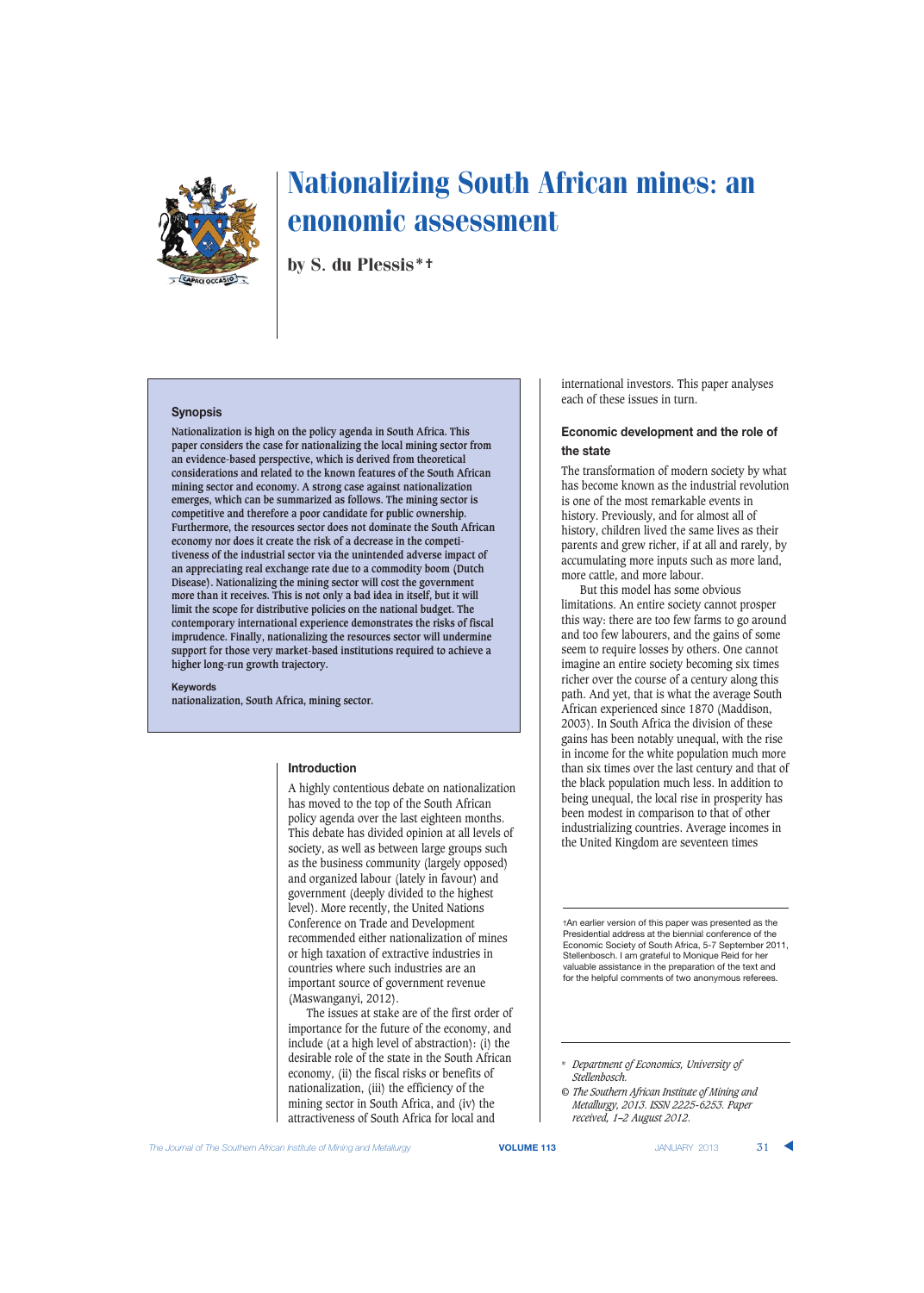higher today than during the late eighteenth century, and in Hong Kong the current generation is thirty times wealthier than their grandparents.

It is one of the great discoveries of modern economic science that the tremendous rise in income witnessed since the eve of the industrial revolution cannot be attributed to using more land, or to a more intensive exploitation of workers, or even to a rapid accumulation of capital (Solow, 1956; Easterly, 2001). Instead, the bulk of the long-term rise in prosperity has been due to a rise in labour productivity; to put it less formally, the rise in wealth is due to working smarter, not harder or with more inputs. It is not easy to work more productively and requires not just specialization but also adaptability and the use of technological inventions to improve the productivity of our labour. A society that moves along this path of economic development is transformed every generation, with children living lives very different from those of their parents and grandparents. Economic development is not in the first instance about rising prosperity, it is about this process of transformation whereby society moves along the path of ever-increasing productivity.

But the process of economic development – which transforms society with rising labour productivity due to specialization and the appropriate use of technology and capital – requires far more extensive co-operation than was required in pre-industrial society. Workers in a developed society depend on others for almost all of their needs and pay for these goods and services with the compensation they earn from their productive labour. It is clear that the process of economic development requires not just transformation in the lives of its individual members, but also a very extensive degree of co-operation amongst them. In fact the co-operation is much wider than local or national boundaries, forming the basis of the modern concept of globalization.

There is more than one way to organize the requisite cooperation implied by the process of economic development. At one extreme a government can try to arrange the entire system of co-operation at the national level. The failure of planning at this level is too well documented to list here and the details are not relevant to the discussion at hand. It is sufficient to note that allowing markets (instead of national plans) to allocate resources was one of the five characteristics shared by all 13 international economic growth success stories of the post-war era (Commission on Growth and Development, 2008).

An economy where resources are largely allocated on markets, that is to say on the initiative of the private sector, is not without planning, but the planning in such an economy is decentralized. Firms are amongst the most important areas of planning in a market economy. These firms are at the heart of the process of economic development described above: much of the extensive co-operation that goes with rising productivity occurs in and between firms. Nationalization of firms in a developing county is therefore a topic of critical importance as it affects a central part of the process of economic development.

Formally, nationalization is the compulsory acquisition by the state of previously private firms. In constitutional states, such as South Africa, there are legal guidelines that determine the compensation government must pay in such cases. Governments do not have an unimpeded choice between 'models' of nationalization; instead the legal

framework within which they operate will determine the available options.

In the South African case, courts will determine the appropriate compensation should the government nationalize the mining sector. While the market value of the companies is an important input in this process there are also factors to be considered, notably:

- 1. The current use of the property
- 2. The history of the acquisition and use of the property 3. The market value of the property
- 4. The extent of direct state investment and subsidy in the acquisition and beneficial capital improvement of the property
- 5. The purposes of the expropriation.

These factors might lower the amount of compensation below the current market value of the relevant firms. However, in the case of South African mines these considerations would offer little scope for a large wedge between compensation and market values. The reasons are as follows:

- 1. South African mines are currently operated under competitive conditions that drive them to attain considerable efficiency. There is little incidence of mines being held simply for speculative purposes
- 2. There is a separate legal process for people who were forcibly removed from their land during Apartheid, rendering this consideration of little relevance to the nationalization of mines
- 3. There is little recent history of net subsidy or other direct support to the mining sector
- 4. As argued below, the nationalization of mines will not achieve any pressing social need, which renders that consideration irrelevant as far as the calculation of compensation is concerned
- 5. The South African government has signed a number of international investment treaties by which government has committed itself to full compensation in the event of expropriation (Keeton and White, 2011). This is relevant given the international composition of the mining companies' shareholders. For example, at the end of 2010 year, nearly 53% of AngloGold Ashanti's shareholders were American, with roughly another 12% residing in the United Kingdom, and all these would have to be compensated adequately for their holdings
- 6. Finally, the shareholders of South African mines include large public and private sector pension funds. Any nationalization without compensation would pass the cost of nationalization on to current and future pensioners in all sectors of the economy.

Nationalization of South African mines would represent a major change in the role of the state in the local economy. From the international experience there does not appear to be any one level of state participation that yields predictably better outcomes in terms of economic development (Commission on Growth and Development, 2008). There are certainly examples, especially from East Asia, where government seems to have played a supportive role in the rapid industrialization of countries like Korea and Singapore. But there are many more cases (especially in Latin America and Africa) where government intervention held back economic development (Tanzi, 2000; Easterly, 2001).

▲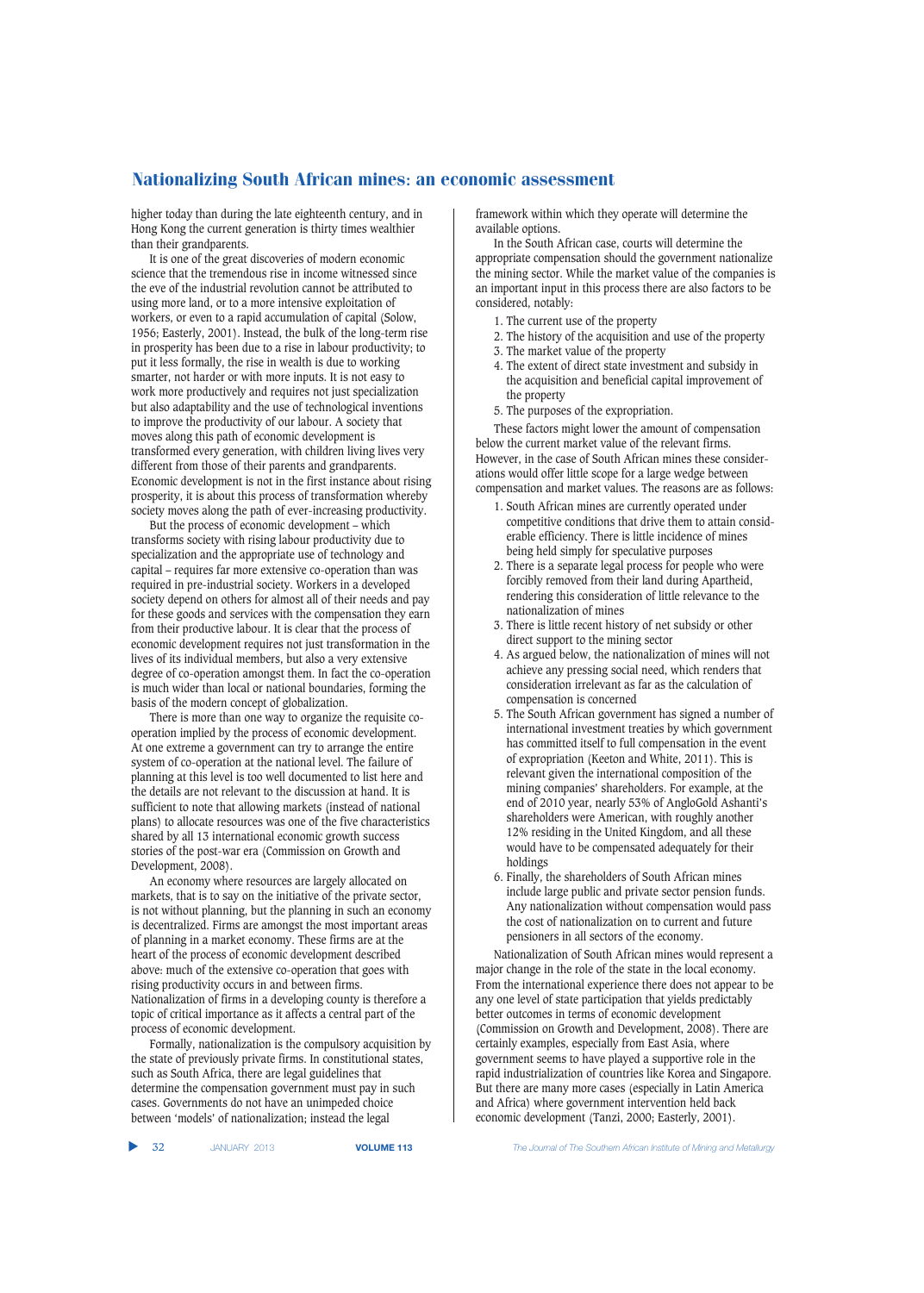On this topic, a 'Developmental State', and the potential for nationalization of the mines to promote that agenda is an important part of the policy debate (ANCYL, 2010, for example: paragraphs. 56, 59, 50, 70, and 85). The concept of a 'Developmental State' is not an economic one and has been imported to the sub-field of 'Political Economy' where nonmainstream economists in particular use it. While it is not a theory in the usual sense of that word, the concept typically refers to a government that takes an active and leading role in the economic development of a country.

The East Asian success stories of the post-war period provided the examples upon which this literature developed. Whatever the 'Developmental State' means, though, it has not been associated with a strong case for nationalization, or even large state ownership of productive assets. Caldenty's (2009) summary of key characteristics of 'Developmental States' included the following:

'*…this did not imply that it [Developmental State] made heavy use of public ownership. Rather, the developmental state tried to achieve its goals through a set of instruments such as tax credits, breaks, subsidies, import controls, export promotion, and targeted and direct financial and credit policies instruments that belong to the realm of industrial, trade, and financial policy*.' (Caldentey, 2009, p. 30).

In the South African literature, proponents of the Developmental State concept such as Turok (2010) have emphasized the capacity for planning, the boldness to take decisive policy action, and the democratic nature of the 'Developmental State', but not state ownership or nationalization. And the Commission on Growth and Development, which studied the common features of the 13 post-war growth success stories, also warned against a preoccupation with the size of government to the detriment of a discussion about the effectiveness of government (Commission on Growth and Development, 2008, p. 30). While the Commission recommended that government take an active part in the process of economic development, their advice was not sympathetic to nationalization. Instead they recommended a risk-management approach to policymaking, which entails small policy adjustments that would allow reversal if the results are undesirable (Commission on Growth and Development, 2008, p. 31). Neither this result, nor the 'Developmental State' literature, provides support for the proposed nationalization of a large sector, such as mining in South Africa‡.

The absence of a strong justification for nationalization in development economics demonstrated above is reflected in the research agenda of economists more broadly over the last twenty years. A generation ago, readers of the first edition of the New Palgrave Dictionary of Economics found an insightful essay on nationalization by M.V. Posner (1987), with cross-references to entries such as privatization, public utility pricing, and socialism. Twenty years later, only an

‡The 'Developmental State' literature and the Growth Commission are both in principle open to active state participation in the process of economic development. It goes without saying that approaches to economic development more critical of the state's role in developing countries provide even less support for nationalization.

**The Journal of The Southern African Institute of Mining and Metallurgy <b>VOLUME 113 VOLUME 113** JANUARY 2013 **33** 

essay on privatization by John Vickers (2008) appeared in the massively expanded second edition of the New Palgrave, with nationalization nowhere to be found.

In South Africa, the policy debate followed a similar trajectory (see, e.g., the account in Parsons, 1999), as policymakers proceeded with modest privatization during the mid-1990s, having abandoned any further mention of possible nationalization shortly after the political transition.

To understand the debate that has since emerged in South Africa one needs to look beyond the development literature to a small body of literature that lists uncontroversial empirical results of broad generality (or stylized facts) that are correlated with the succession of nationalizations and privatizations in the post-war era, for example Chang *et al.* (2010) as well as authors who studied predictors of nationalization as in Duncan (2006) for a range of major minerals, and in Guriev, Kolotilin, and Sonin (2011) for oil.

The following stylized facts drawn from this literature are relevant to the local debate:

- 1. Firstly, that nationalization occurs much more frequently in the natural resources sector and in utilities than in other sectors of the economy
- 2. Secondly, the occurrence of nationalization in the resources sector is positively correlated with the real price of these commodities: high commodity prices have been associated with nationalization and low real prices with privatization
- 3. Private natural resource companies typically operate with contracts that allow them to appropriate the windfalls from commodity booms. And these windfall profits encourage governments to consider nationalization
- 4. The integration of commodity markets internationally brings about waves of nationalization – these are often common to several countries at the same time.

Reading these four facts together gives us one possible explanation for the local policy agenda and the observed rise of nationalizations in the resources sector in Latin America in recent years. This is not to deny that President Morales in Bolivia and President Chavez in Venezuela have ideological arguments for nationalization. That the ANC Youth League also has an ideological agenda is clear; indeed they insist on it (ANCYL, 2010, paragraph 25).The argument is, however, that these ideological arguments find fertile ground when commodity prices are higher, as they have been in recent years, and the proposal then follows to nationalize those companies that are perceived to enjoy unfair windfalls from a commodity boom.

Venezuela and Bolivia also share a fifth stylized fact identified by Chang *et al.* (2010) and studied more systematically by Chua (1995), namely that endemic or rising inequality is positively correlated with nationalization, especially when the windfall gains from high resources prices are perceived to be distributed unequally.

These stylized facts can now be combined to understand the local debate on nationalization: fiscal and distributional claims have dominated the local discussion. The ANCYL plan of May 2010 for nationalizing the mines, for example, argues that '… the massive poverty challenges, unemployment and unequal spatial development realities call for an urgent focus on mineral resources' (ANCYL, 2010, par. 5).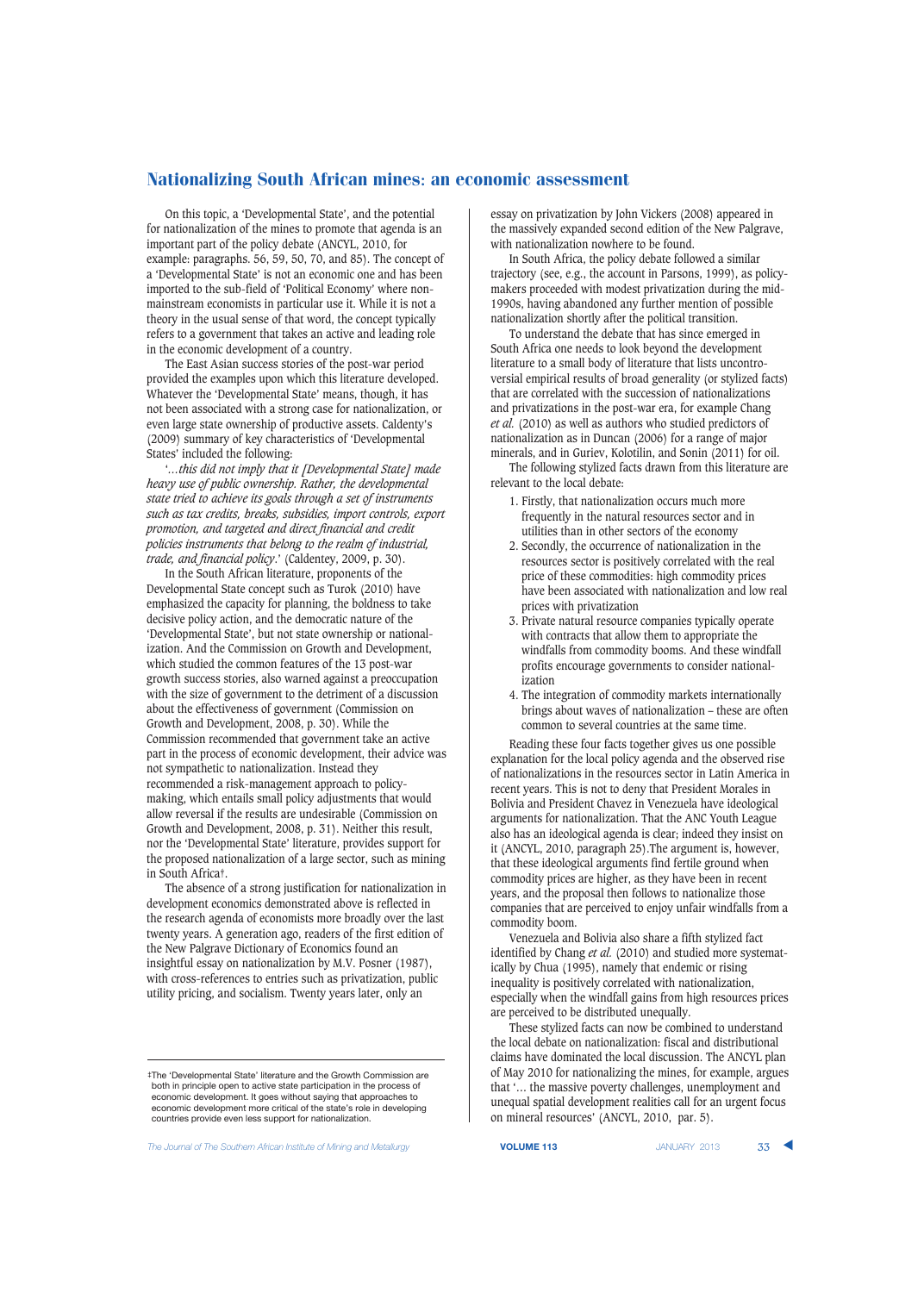In democracies, it is not enough to propose a policy, you have to win electoral support for it. At this point, Duncan's (2006) demonstration that natural resource expropriation has been more likely under democracies becomes relevant, and Pint (1990) argued that the explanation for this lies therein that the beneficiaries of nationalization are often concentrated, notably organized labour, while the costs are diffuse and shared by current and future taxpayers. In a democratic system, there is therefore a policy incentive to pursue nationalization, possibly sacrificing longer-run economic efficiency for short-run political benefits. Unsurprisingly then, resource nationalization has also been more common in countries where the economy, and hence the tax base, are heavily reliant on one or a few commodities (Kobrin, 1984; Minor, 1994). In these cases the beneficiaries of nationalization might be more powerful politically. COSATU's recent strong support for nationalization is consistent with this theory.

The explanation for the current debate in South Africa offered in this paper is, therefore, as follows: the background is the high level of income (and wealth) inequality in South Africa (Leibbrandt *et al.*, 2010). Add to this a few years of higher commodity prices and the perception that the windfall from these prices had been distributed such that inequality was not lowered and may have increased, together with a democratic political system where a populist leader can mobilize support to serve a majoritarian goal, and we have the South African debate on nationalization.

#### **Why ownership of corporations matters**

The proponents of nationalization have not suggested that the economy will reap great efficiency gains from nationalizing the mines (a traditional justification for nationalization). Instead, and consistent with the influence of high commodity prices, the supporting arguments have been largely fiscal and ideological.

The fiscal consequences of nationalization, therefore, require a central place in the discussion of potential consequences. It is ironic that both nationalization and privatization can be motivated by the desire to improve public finances. Proponents of privatization aim at lower government debt with an associated lower interest burden on the budget and, in the case of loss-making public enterprises, a reduction in government expenditure. The argument is that privatization frees up fiscal resources that will, subsequently, be available to pursue government's many other goals.

Proponents of nationalization might also envisage greater fiscal scope as a consequence of the policy. Their argument is that the public sector's revenue from nationalized firms might exceed the tax revenue from private firms by a sufficient margin to compensate for the costs of nationalization. In such cases nationalization would increase fiscal resources.

To judge the likelihood that nationalization will be a fiscal burden or benefit, the following factors have to be taken into account.

- 1. Government's cost of finance, since nationalization is typically financed through government debt
- 2. The post-nationalization financial performance of the firms, which is influenced by the goals and incentives for the nationalized firms as well as the particular industry at stake.

▲

Government's cost finance is a determined by a number of factors, including: the size of the existing stock of public debt; recent changes in the public debt (surpluses and deficits on the national budget); government's track record, especially on inflation; and the timely payment of debt. It follows that governments with low debt and a credible record in macroeconomic policy have a better chance to finance nationalization at comparatively low interest rates, except in cases where the cost of nationalization is itself large compared with the existing debt stock. The proposal to nationalize the mining sector in South Africa is an example of the latter case, where the state has relatively little debt at the moment and a credible fiscal and monetary track record, but where the cost of nationalization will be so large (the details are worked out later in this paper) as to impose a considerable financial cost on government.

The second factor that will determine the fiscal impact of nationalization is the post-nationalization financial performance of the relevant firms. The performance of a firm is driven by many factors, not all of which will be affected by the change in ownership implied by nationalization. However, three important factors will be affected, they are: the goals of the firm, the monitoring of corporate performance, and the speed and intensity of feedback on corporate behaviour.

Starting with the firm's goals: it is conceptually difficult to define the goals of nationalized firms: in some ultimate sense the public owns these firms, but in practice the public's goals are ill-defined and often contradictory. Is the public interested in the highest net worth for the nationalized firms, or perhaps alternatives such as distributional goals or maximum employment? There are difficult trade-offs to be managed here, for example between productivity and the pursuit of equality (Sinnot *et al.*, 2010), and the political process is a highly imperfect mechanism for resolving such conflicts. Public Choice§ authors have also identified the many factors other than the public's goals that are likely to influence the decisions of managers at the nationalized firm, including political considerations, the influence of lobbyists and other special interests, the difficulty faced by the public to write 'complete contracts' for the managers, and many more (Schleiffer, 1998; Vickers, 2008).

Not only are the goals different for public firms, but so too are the mechanisms that monitor the behaviour of public sector managers (Alchian, 1977). There is no possibility for shareholder oversight with the intensity experienced on financial markets, nor the ability to tie managerial incentives to stock market performance, as an external assessment of the company's performance. Finally, there is no threat of takeover in the public sector, a threat which disciplines agents in a competitive private sector.

34 JANUARY 2013 **VOLUME 113** *The Journal of The Southern African Institute of Mining and Metallurgy*

<sup>§</sup>Public Choice is sub-field of Public Economics where the public sector is studied using the tools of economic reasoning and the assumption that public sector decision-makers have (i) goals of their own, and do not simply pursue the goals of the general public and (ii) face budget constraints and other limits to their action which can lead to sub-optimal decision-making in the public sector. This literature has shown that government failure is a possibility in the same way that market failure is a possibility.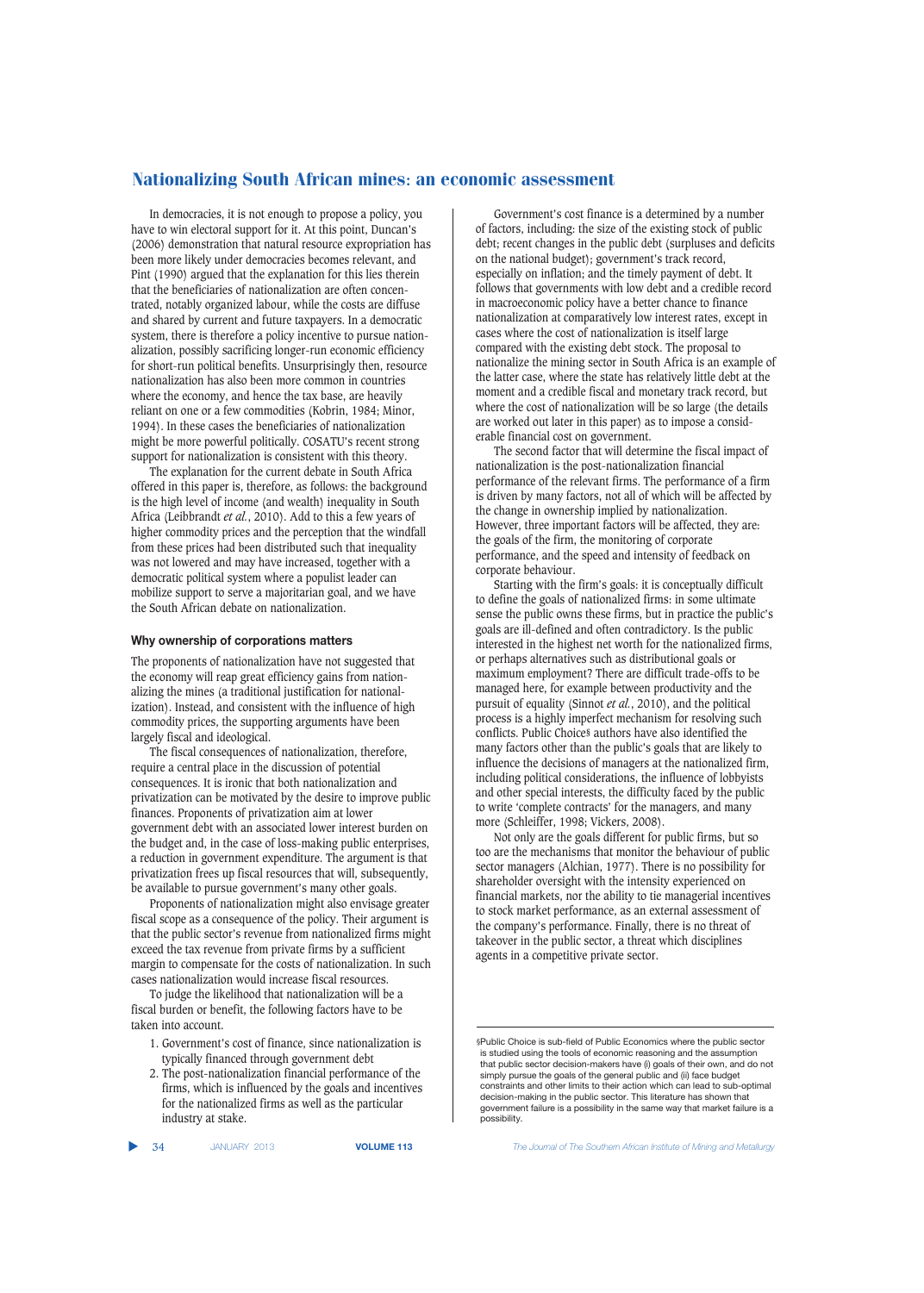Mentioning potential takeovers touches on the feedback mechanism that encourages good behaviour and discourages poor corporate decisions. Apart from sidestepping the threat of takeovers, public sector managers are also not disciplined by the threat of bankruptcy. The repeated bailouts of large state-owned enterprises in South Africa in recent years are a familiar demonstration of the 'soft' budget constraints that frequently arise in these cases.

To summarize these points, managers of a nationalized firm face different and less clearly defined goals, are monitored differently and possibly less effectively, and face slower and weaker feedback when they act inconsistently with the public's goals. For these reasons, the nationalized firms are likely to be less efficient from an economic perspective and, hence, more likely to be a fiscal burden. This likelihood rises the more competitive the private industry was prior to nationalization. Nationalizing a competitive private industry is likely to lead to less efficient public firms after nationalization, and a greater likelihood that the nationalized firms will be a financial burden for government. Although this is a theoretical result, we will see its empirical echo in the discussion of nationalization's track record.

The current turmoil in the European Union shows the importance of the fiscal consequences of nationalization. It is also important for the additional reason that government's budget is the main vehicle of redistribution in most countries, including South Africa. Of course, it is possible for the nationalized firms to pursue distributional goals on a limited scale, by for example cross-subsidization schemes or softer employment policies (Vickers, 2008). But the net financial benefit of nationalizing the firms will affect government's ability to pursue all its goals, including the social assistance by which government provides effective poverty relief and redistribution to 15.2 million South Africans and which accounts for almost 11% of the national budget (National Treasury, 2011b, p. 38).

Finally, Biais and Perotti (2002) have argued that the choice between state or private ownership will not just affect the outcomes of productive activity, but also shape society's political incentives. Widespread private ownership encourages the public to support the institutions of private property and contract rights that support specialization and market co-operation, the two key features of rising prosperity identified above. Conversely, state ownership creates dependence on government and lowers the support for these key market institutions. From this perspective, one of the adverse long-term consequences of nationalization is that it undermines the support for market institutions.

#### **The track record of nationalization**

Controversy over the track record of nationalization is a notable feature of the current South African debate; for example, an ANC task group studied the outcomes of nationalization as well as different models of nationalization internationally. The outcome of this research was published early in 2012 (ANC Policy Institute, 2012) and was based on the assumption that a careful enough study of particular cases will reveal the contribution of nationalization to subsequently favourable or unfavourable outcomes\*\*. It is an assumption that is very widely held, but leaves the analysis with two related and serious shortcomings. The first problem

is that these cases studies cannot isolate the particular effect of the change in public ownership from the many other changes that are necessarily occurring in any actual historical case. From this follows the second problem inherent to the case study methodology, i.e. the inability to articulate a counter-factual (or benchmark) analysis of what would have happened in the absence of the change in public ownership.

To identify the outcomes of nationalization from real world examples, we need to look beyond individual cases to answer the question as formulated by Sam Peltzman 40 years ago; we wish to discover the following '… if a privately owned firm is socialized, and nothing else happens, how will the ownership alone affect the firm's behaviour?' (Peltzman, 1971). When we observe the outcomes of nationalized coal mines in the United Kingdom we do not know how much of the outcome to attribute to (i) the evolution of the coal market, which is a function of global forces, as opposed to (ii) developments elsewhere in the British economy, including (iii) the labour movement, (iv) the efficiency of the public sector, and of course, (v) the impact of nationalization.

In addition to the two methodological problems discussed above, a third difficulty is that certain firms are prone to be nationalized while others are likely to be in the private sector (Meggison and Netter, 2001). In industries where market failure is serious and frequent, we have a prior expectation to find public ownership of the firms (or single firms). So-called natural monopolies are an example. This challenging problem is not relevant in the case under consideration though, as the mining sector in South Africa shows none of the features of a natural monopoly. In fact, competition is robust not just locally, but across international borders.

The challenge of identifying the separate impact of nationalization remains though and cannot be answered through case studies. One approach to this problem is to identify 'natural experiments', i.e. where history itself controlled for all the other relevant factors except for the issue under consideration. To make this less abstract, consider the 35 publicly funded and 53 privately funded expeditions to the Arctic between 1879 and 1909 studied by Karpoff (2001). He was able to show that the differences in outcomes were not due to different goals, technology, or nationality. Instead, large differences in performance (measured as the number of major scientific discoveries, the absences of accidents or deaths, and the health of the participants) were observed along the private-public division of expeditions, with the private ones doing much better. What is more, the public expeditions had the advantage of better funding.

Since the transport sector has often been a target of nationalization on public-goods grounds, it is instructive to consider an industry-specific study of international airlines. Ehrlich, Gallais-Hamonno, Liu, and Lutter (1994) investigated the consequences of state ownership for



<sup>\*\*</sup>There is, for example a literature on relevant case studies often focusing on experiences in the developed world, especially, in post-war Europe. Economic histories of this kind are useful for understanding the mechanics and some of the consequences of nationalization. More recent nationalizations in Bolivia, Venezuela, and so on have also been studied in this way.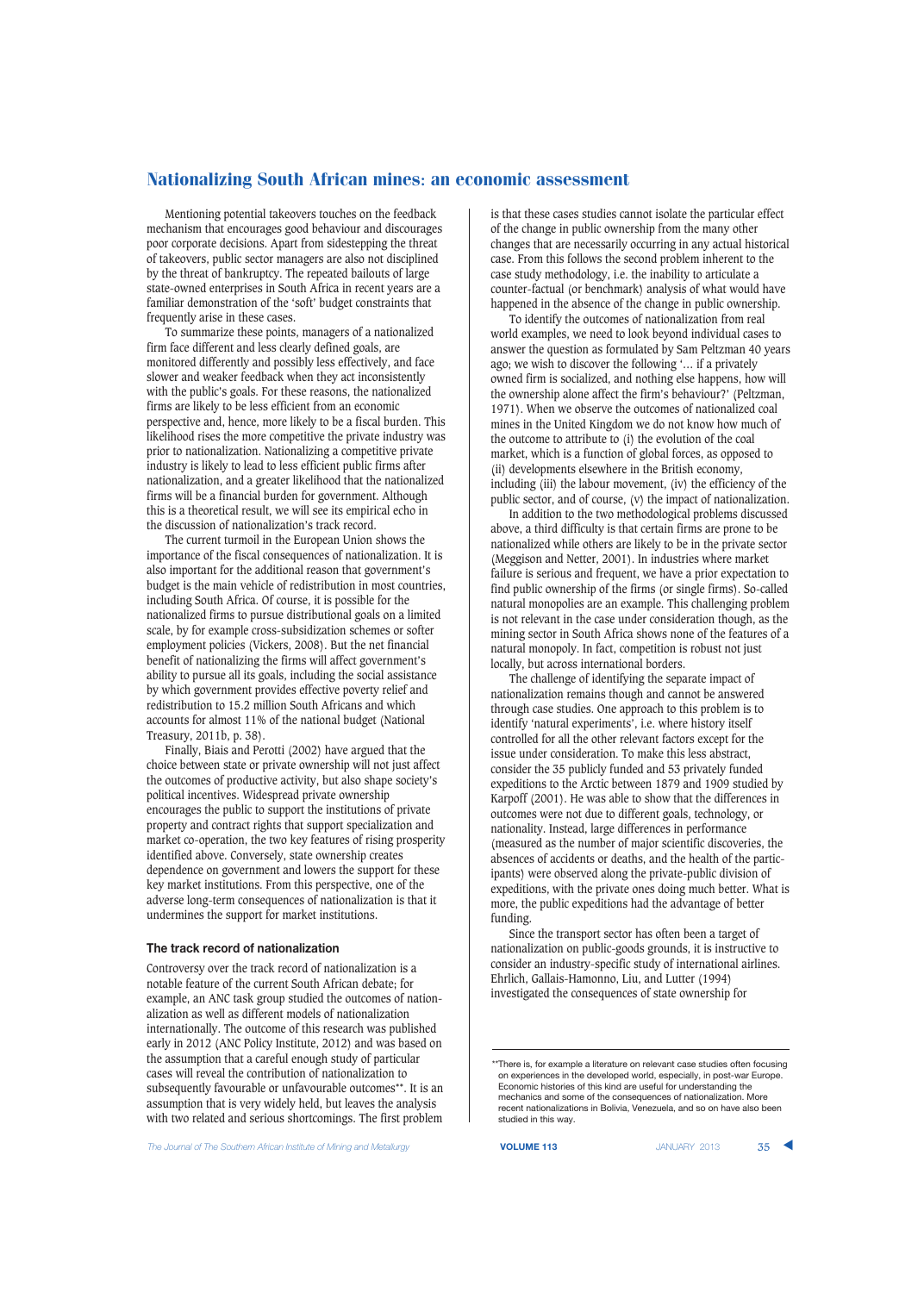productivity growth and cost increases in 23 international airlines. They found a productivity penalty of 1.5% to 2% per year for state ownership.

While natural experiments are a powerful solution to the challenge of identifying the counterfactual, such studies are necessarily limited to very specific circumstances. More general investigations are possible but in these cases we need data sets with variation across institutions, time, and countries or regions and this is where the nationalization literature dries up. Fortunately, we can deduce some answers from the much larger literature on the consequences of privatization (Meggison and Netter, 2001, provide a thorough review of the evidence).

While one might object to the narrowness of the Ehrlich *et al.* (1994) and Karpoff's (2001) studies, these objections fall away for the study of the 500 largest US firms by Boardman and Vining (1989), the 500 largest non-financial Canadian firms by Vining and Boardman (1992), and the 500 largest non-USA firms by Dewenter and Malatesta (2001). While these papers do not all measure the same proxies of efficiency, they all find that, after controlling for size, market share, and other firm-specific features as well as macroeconomic features that might impact on the selection of ownership, the private firms are significantly more profitable and, where measured, more productive than either mixed or outright state-owned enterprises.

Do these results hold for developing countries, especially those where the government is suspected of playing an active and positive role in industrial policy as suggested by the 'Developmental State' theory? In short, yes. Chinese stateowned and mixed enterprises are less productive than comparable private firms, as found by Tian (2000), and the same was found for Indian firms by Mujamdar (1996) and Chong and Lopez de Silanes (2005) for a cross-section in Latin America.

These results are consistent with the claim that nationalization is more inefficient the more competitive the private industry was prior to nationalization, but this claim was studied explicitly by Kole and Mulherin (1997) using another natural experiment. They studied the outcome of 17 American firms with substantial Japanese and German ownership at the outset of World War II that were nationalized for security reasons by the US government. The US government acted like a passive investor, leaving the goals and management structures as before, partly because government wanted to optimize the value of the firms with an eye towards later re-privatization, which did occur. After controlling for industry-specific features, Kole and Mulherin (1997) showed that these temporarily nationalized firms performed no differently on efficiency and profitability measures than their private competitors. Not only did these firms operate in competitive industries, but Kole and Mulherin (1997) argued that they were left to compete like private firms. The cost in terms of efficiency enters when the nationalized firms starts to operate with different goals and less competition than their private sector predecessors.

An alternative to the empirical or historical and statistical approaches described in the preceding paragraphs is to examine the preconditions for successful nationalization to determine whether a particular industry would be a suitable candidate. The critical issue in an investigation of this kind is to determine whether markets will function tolerably well in the particular industry given the usual complement of market regulations.

Markets can fail when there are very large economies of scale or large externalities, which are costs (or benefits) associated with a particular activity, but not internalized in the cost of that activity. Pollution is an example of a negative externality. The possibility of market failure has motivated a large expansion of the economic activity by government in the course of the last century and in the immediate post-war era public ownership of especially utilities was widely implemented in the developed world, some of it via nationalization. But enthusiasm for nationalization as a solution to the risk of market failure has waned as (i) the reality of government failure emerged and (ii) it became clear that sufficient regulation can ameliorate many of the risks associated with externalities (Tanzi, 2005).

The stylized facts associated with recurrent waves of nationalization mentioned above included the observation that the resources sector has often been the target of nationalization. This is due to a specific form of the externalities argument, often called Dutch Disease: i.e. the unintended adverse impact on the industrial sector of a country where a large commodity boom causes the real exchange rate to appreciate, leaving the local industrial sector uncompetitive internationally. But the relevance of this argument is restricted to those few countries where the export basket is dominated by a single or a small number of commodities and where these cause massive current account surpluses that risk appreciating the currency. South Africa is not among those countries where the resources sector causes a massive surplus on the current account, which risks local inflation or nominal appreciation, both of which might cause real appreciation and Dutch Disease. This potential externality is, consequently, no case for nationalizing South African mines.

## **Application to South Africa**

The discovery of vast mineral deposits during the second half of the nineteenth century changed the development path of what would become the Republic of South Africa dramatically. An economy based largely on agriculture and services to international shipping was re-aligned to serve the rapidly expanding mining sector in the interior, especially on the Witwatersrand. Feinstein (2005) is just the latest economic historian to identify especially the discovery of gold (and diamonds to a lesser extent) as the critical moment in the country's economic history. The impact was so rapid and so dramatic that within 25 years of the discovery at Johannesburg, South Africa was amongst the small group of countries that appeared to be converging on the group of richest countries in the world (Dowrick and DeLong, 2005).

A number of factors explain the critical role of gold in South Africa's economic history#. The sheer size of the deposits and the value of the product extracted is the first factor. By 1911 gold mining accounted for 20% of the GDP and employed 224 000 miners. The impact of the sector went

<sup>#</sup>The following paragraph summarizes the factors described more thoroughly in Feinstein (2005, pp. 106–109)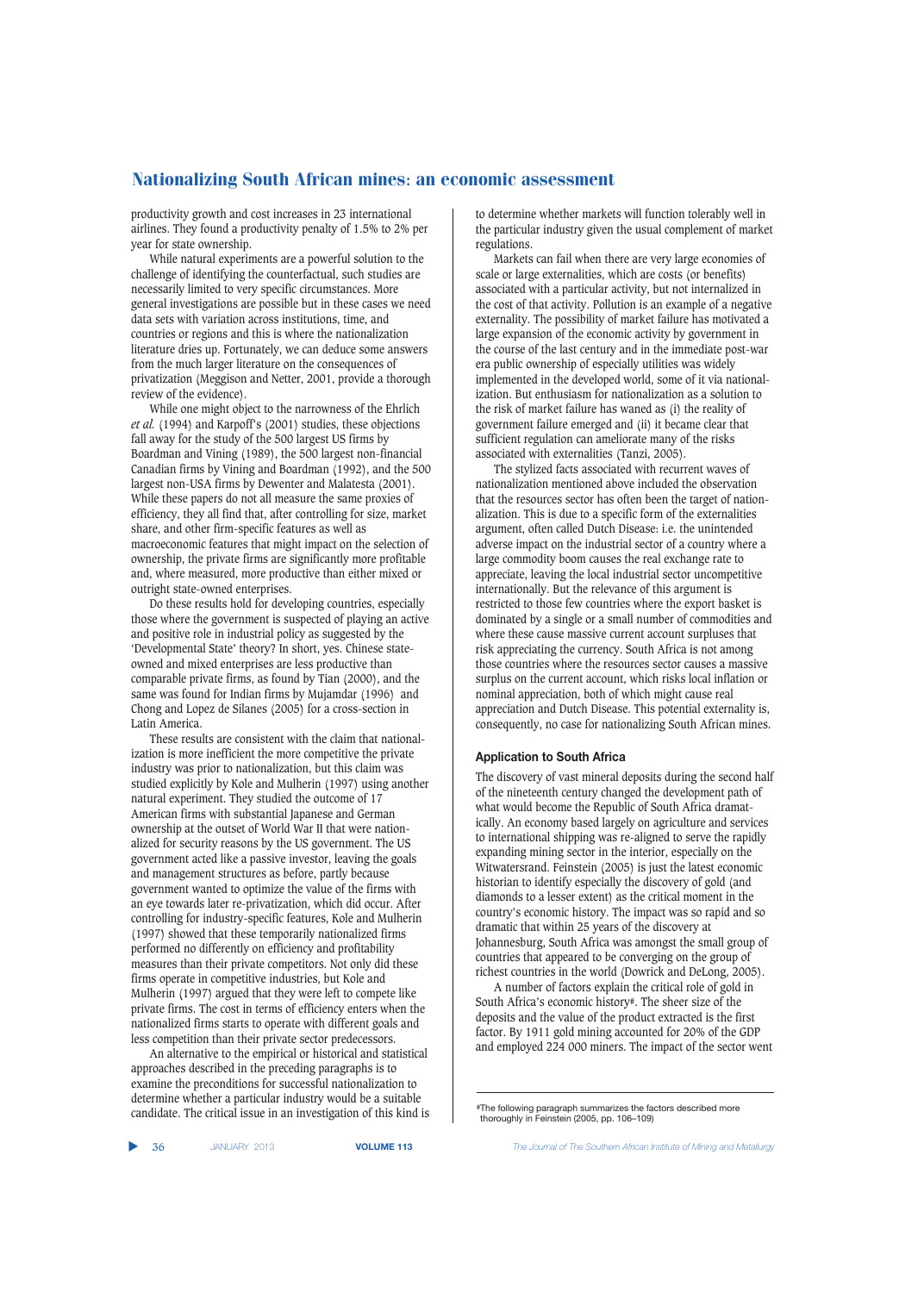much further, by stimulating capital markets, services industries and especially manufacturing, such as machinery, explosives and many others. Transport was needed to and from the then-emerging industrial heartland around Johannesburg and in this way the mines gave the first motivation for the development of what would, in time, become the continent's best transport infrastructure.

Mining was also of critical importance to government and international finance in the decades after the discovery of the gold and other minerals. Today the export of ore and minerals accounts for around 25% of export earnings, but this proportion was as high as 70% in the late 1930s. At the same time, mining attracted massive direct foreign investment, allowing the economy to build capital much faster than would have been possible from domestic savings alone. The market capitalization of the sector on the Johannesburg Stock Exchange remains high and much larger in proportion to the total market capitalization of the stock exchange than mining's share in the real economy.

Although the expansion of manufacturing and particularly the services sector has caused mining to decline in relative importance for the South African economy, the sector contributed a substantial 9.5% of gross value added in 2010. While the sector's output has grown only modestly since 1994, productivity has been rising at the same rate as in the dominant financial sector (Du Plessis and Smit, 2009). Privately owned mining companies operate in a competitive environment and compete through higher productivity, as one would expect from an industry where market forces work tolerably well. Lately the sector has struggled in an uncertain regulatory environment and with the risk of nationalization a lingering reality (Financial Times, 2011). Indeed the discouraging impact of the nationalization debate on investment in the mining sector is a real cost that the economy is already paying regardless of the debate's outcome (England, 2011).

We turn now to the likely costs and benefits of nationalizing this important industry in South Africa. Internationally, nationalization of mining companies occurs typically when there is a clear financial benefit for the particular government. This is more likely when one or a few commodities account for a large part of economic activity and the tax base. In Venezuela, for example, the state-run oil company accounts for almost a half of government revenue (Hults, 2007), and in 2005, Bolivian President Morales nationalized the hydrocarbon industry (oil and gas), from which the Bolivian government gets roughly a third of its revenue, equal to 10% of the GDP (IMF, 2010).

The comparable data for South Africa is tax revenue of R17.9 billion from the mining sector in 2010, which was less than 3% of government revenue and just 0.7% of the GDP (National Treasury, 2011a).

Since the South African debate remains speculative, there is no clear indication of the valuation method that will be used to determine the compensation paid to shareholders in the event of nationalization. As argued above there is little justification for the ANCYL's claim that one possibility is to nationalize the mines without compensation. In addition to the legal restrictions domestically, there are also international requirements for compensation in the form of foreign investment treaties according to which government has

committed itself to full compensation in the event of expropriation (Keeton and White, 2011). It follows that government will have to compensate the current owners of South African mines; and now it is time to see how much government will pay and what it will get in return.

Keeton and White (2011) offered the following calculation: government buys a 60% stake in the local mining companies at a cost of R970 billion. This would more than double government outstanding debt, which was R820 billion at the start of the 2011 fiscal year (National Treasury, 2011a). The higher debt stock would increase government's interest bill by R46.6 billion per year on the very optimistic assumption that government can finance the extra debt at existing capital market rates. As the current turmoil in Europe has amply demonstrated, government is likely to pay much more; an additional interest burden as low as R46.6 billion would therefore be an unlikely outcome

However, government's revenue would also rise after nationalization, since the government would subsequently claim 60% of the sector's profits in addition to the taxes it currently collects. In 2010 this would have added R20.9 billion to government's revenue according to White and Keeton's (2011) calculation, assuming that government runs the mines as efficiently as the private sector did. A project that would cost government R46.6 billion extra per year to gain R20.9 billion in revenue fails on the basic requirements of financial management and will diminish the resources government has available to pursue other goals.

Since the direct distributional impact of the resource sector is limited, while that of the national budget is extensive, it follows that nationalization will limit the scope for a more equitable distribution of income within South Africa. And these calculations do not take into account the considerable amounts in capital investment that government would have to raise to maintain and expand the mine. As Minister Manuel recently observed: 'There are no fiscal resources available through taxes or borrowing to pay for mines or to invest in them, even if government were to get these mines gratis' (quoted in England, 2011, p. 4).

A second method to calculate the financial viability of nationalizing the mines is to see whether they are profitable enough to yield a positive return on investment by the government. This calculation was done for three large gold mining groups for this paper: AngloGold Ashanti, Gold Fields, and Harmony. Taking the revenue generated by the South African mines only in these groups and comparing it to the share of their market capitalization attributable to their South African operations, one can calculate the yield that government would get by nationalizing these mines at market prices. It is important to disentangle the revenues for these multinational companies, as the cost-effectiveness can vary dramatically in their portfolios, and at least for the gold mines the South African operations are typically expensive to operate on an international comparison.

In 2010 Gold Fields yielded 7% relative to market capitalization on local operations, while Harmony reported a net loss and Anglogold Ashanti a yield of 1%. Comparing these yields to the cost of government debt at around 8% and making the same optimistic assumption that this cost of finance does not rise with the dramatic rise in government debt, it is clear that nationalization is financially unjustifiable even under very optimistic assumptions.

**The Journal of The Southern African Institute of Mining and Metallurgy <b>VOLUME 113 VOLUME 113** JANUARY 2013 **37**